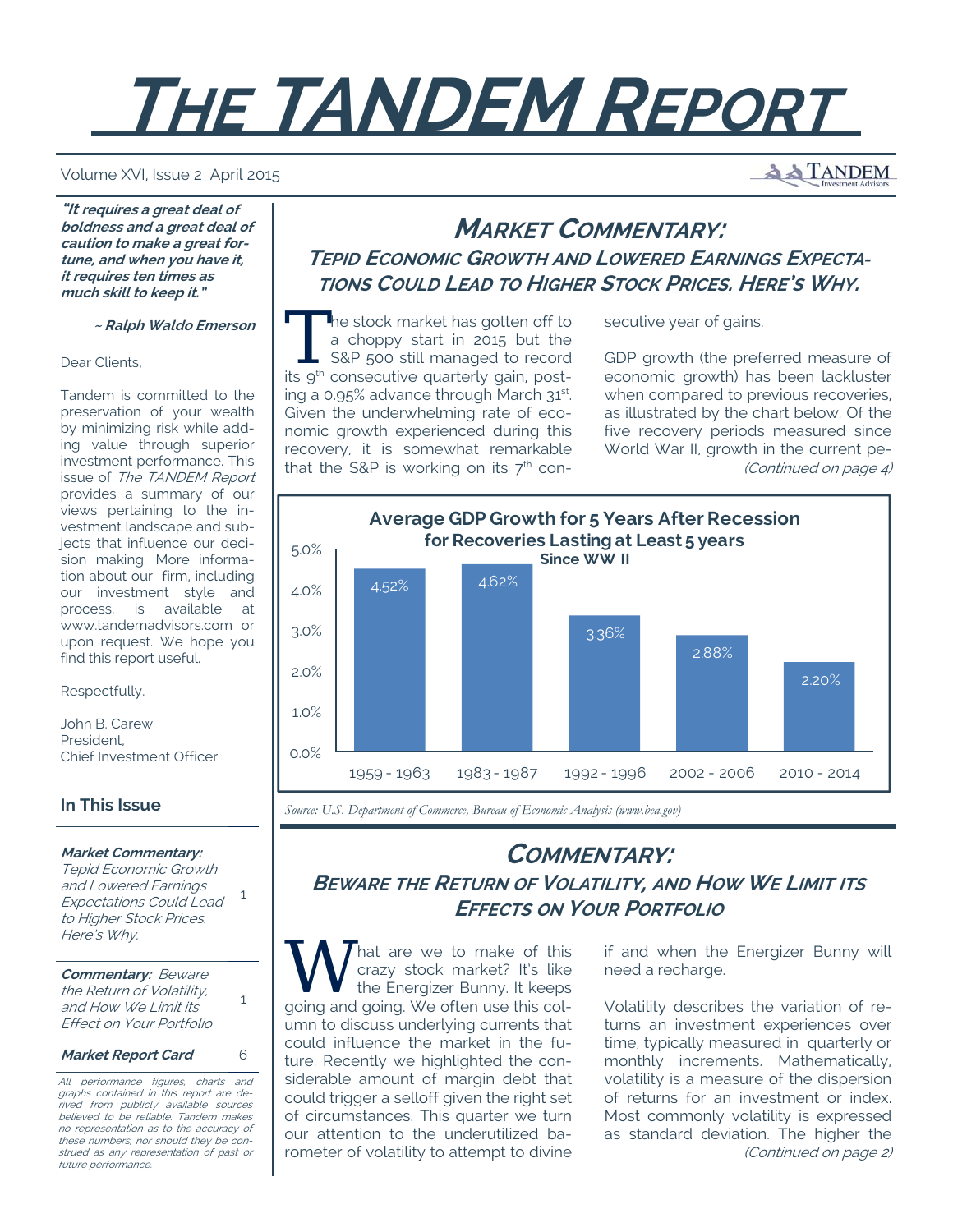## **COMMENTARY (CONTINUED)**

## (Continued from page 1)

standard deviation, the greater the volatility of returns. High volatility implies greater risk.

Think of it this way. Consider two hypothetical investments. The first returns a modest 1.00% gain every quarter, without fail. After 3 years, this investment produces an annualized return of 4.06%. The second produces far more random quarterly returns. After 3 years it produces an annualized return of twice the first example, or 8.00%. Which one is riskier?

|                           | <b>Hypothetical</b><br><b>Investment 1</b> | <b>Hypothetical</b><br><b>Investment 2</b> |
|---------------------------|--------------------------------------------|--------------------------------------------|
| <b>Quarter 1</b>          | 1.00%                                      | 10.00%                                     |
| <b>Quarter 2</b>          | 1.00%                                      | 1.00%                                      |
| <b>Quarter 3</b>          | 1.00%                                      | 6.00%                                      |
| <b>Quarter 4</b>          | 1.00%                                      | $-17.00%$                                  |
| <b>Quarter 5</b>          | 1.00%                                      | 8.00%                                      |
| <b>Quarter 6</b>          | 1.00%                                      | 4.00%                                      |
| <b>Quarter 7</b>          | 1.00%                                      | 2.00%                                      |
| <b>Quarter 8</b>          | 1.00%                                      | 13.00%                                     |
| <b>Quarter 9</b>          | 1.00%                                      | $-3.00\%$                                  |
| <b>Quarter 10</b>         | 1.00%                                      | $-25.00\%$                                 |
| <b>Quarter 11</b>         | 1.00%                                      | 15.00%                                     |
| <b>Quarter 12</b>         | 1.00%                                      | 19.00%                                     |
| <b>Annualized Return</b>  | 4.06%                                      | 8.00%                                      |
| <b>Standard Deviation</b> | 0.00%                                      | 24.55%                                     |

Hypothetical Investment 1 produces returns that never deviate. They are consistent and predictable with no variation. Therefore it is considered to have zero risk and its standard deviation is 0.00%. Hypothetical Investment 2 has a standard deviation of 24.55%, and is therefore considerably riskier. We all would prefer an 8% return to a 4% return, but the probability of that 8% return being something else, including negative, is far greater than the probability of the 4% return in this example being negative.

In the real world, there is no asset that produces returns with a standard deviation of 0.00%. But at Tandem, we believe it is important to get as close to that number as possible. We will discuss both why we believe this and how we try to achieve it. First, why.

Volatility can be measured mathematically, although few investors bother to try. Most of us feel about volatility as Supreme Court Justice Potter Stewart did about obscenity - we know it when we see it. What we too often fail to see is how wonderfully predictive volatility can be.



The chart above tracks the standard deviation for the S&P 500 over the last 15 years. It clearly peaks and troughs over time. Investor optimism is typically at its highest when volatility is at its lowest. We prefer consistency and predictability to randomness and uncertainty.

Still looking to the chart above, volatility troughed from 2005 to 2008. At its lowest levels, market's were generally rising. In retrospect, this would have been a wonderful time to take some profits (see corresponding chart below). But evidence from this period suggests that investors were adding money to the market more indiscriminately than they had in previous years.



From 2008 until 2010, volatility began to spike to some of the highest levels ever recorded. As it did, share (Continued on page 3)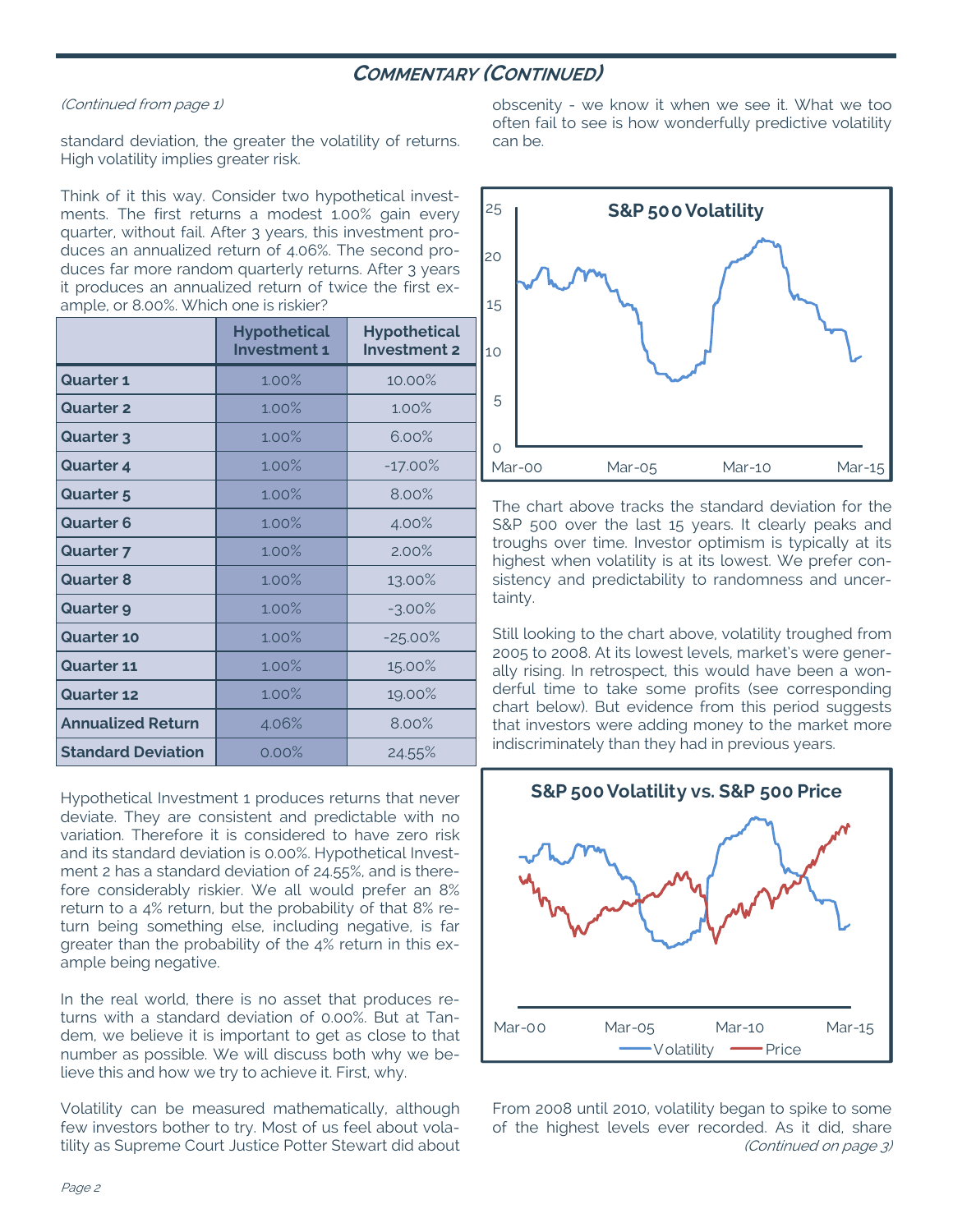## **COMMENTARY (CONTINUED)**

#### (Continued from page 2)

prices were bottoming and becoming more attractive. Yet evidence suggests investors continued to flee the market long after it had bottomed. Volatility makes investors do the wrong thing at the wrong time because it typically induces fear. And fear is the investor's enemy.

satisfactory balance between the two. Investors that prefer more volatility are more likely to find themselves trading in and out of the market, often at precisely the wrong time. Investors that prefer less volatility generally remain in the market and therefore capture more of the markets overall return. Tandem prefers this approach.

So how do we limit volatility? By identifying companies

that keep volatility out of their underlying businesses. If we can identify companies that do a good job of the things they control, they are more likely to enjoy consistent, less volatile stock performance. So what are the things a company can control? The growth of their business over time, regardless of economic environment, and the growth of their dividend if they pay one. The table below illustrates Tandem's portfolio companies have demonstrated the ability to do a good job of



If we study volatility's history in the bottom chart on the preceding page, it can tell us some amazing things that should not be overlooked. Volatility does nearly the perfect opposite of the market. When volatility is low, prices are generally high and vice versa. High volatility is a pretty good buy signal and low volatility is a pretty good sell signal. When volatility reverses, it's a pretty good bet that stock prices are about to do the opposite.

This is why we believe it is important to limit portfolio volatility. Low volatility keeps investors invested. High volatility chases them away. As you can see in the chart above, we do our best to put our beliefs into practice. Tandem consistently produces less volatility, regardless of investment style, than the S&P 500.

Every investor wants zero risk and infinite return. Unfortunately, as that has proven impossible throughout history, investors are forced to find a

|                              | <b>5 YR</b><br><b>Dividend</b><br>Growth | <b>5 YR</b><br><b>Earnings</b><br>Growth |
|------------------------------|------------------------------------------|------------------------------------------|
| <b>Tandem Large Cap Core</b> | 128.98%                                  | 78.25%                                   |
| <b>Tandem Equity</b>         | 146.10%                                  | 104.92%                                  |
| <b>Tandem Mid Cap Core</b>   | 153.55%                                  | 110.60%                                  |
| <b>S&amp;P 500</b>           | 86.96%                                   | 81.77%                                   |

The figures for Tandem's styles above represent the average of all equity holdings excluding REITs and MLPs. Dividend growth is the average of all included holdings that have paid a dividend for the last 5 years. Companies in at least one composite excluded from this list include Abbott Labs, Abbvie and ITT because of past spinoffs and divestitures. Past performance is no guarantee of future success and this data is not an indication of investment performance.

the things they can control.

Low volatility is not in and of itself an indicator of investment performance. But it is in fact a terrific indicator of market direction over time. When the Energizer Bunny stock market begins to run out of steam, it is likely that volatility will increase. If we can limit our own portfolio volatility in the future as successfully as we have in the past, we should find ourselves better positioned to do the right thing at the right time.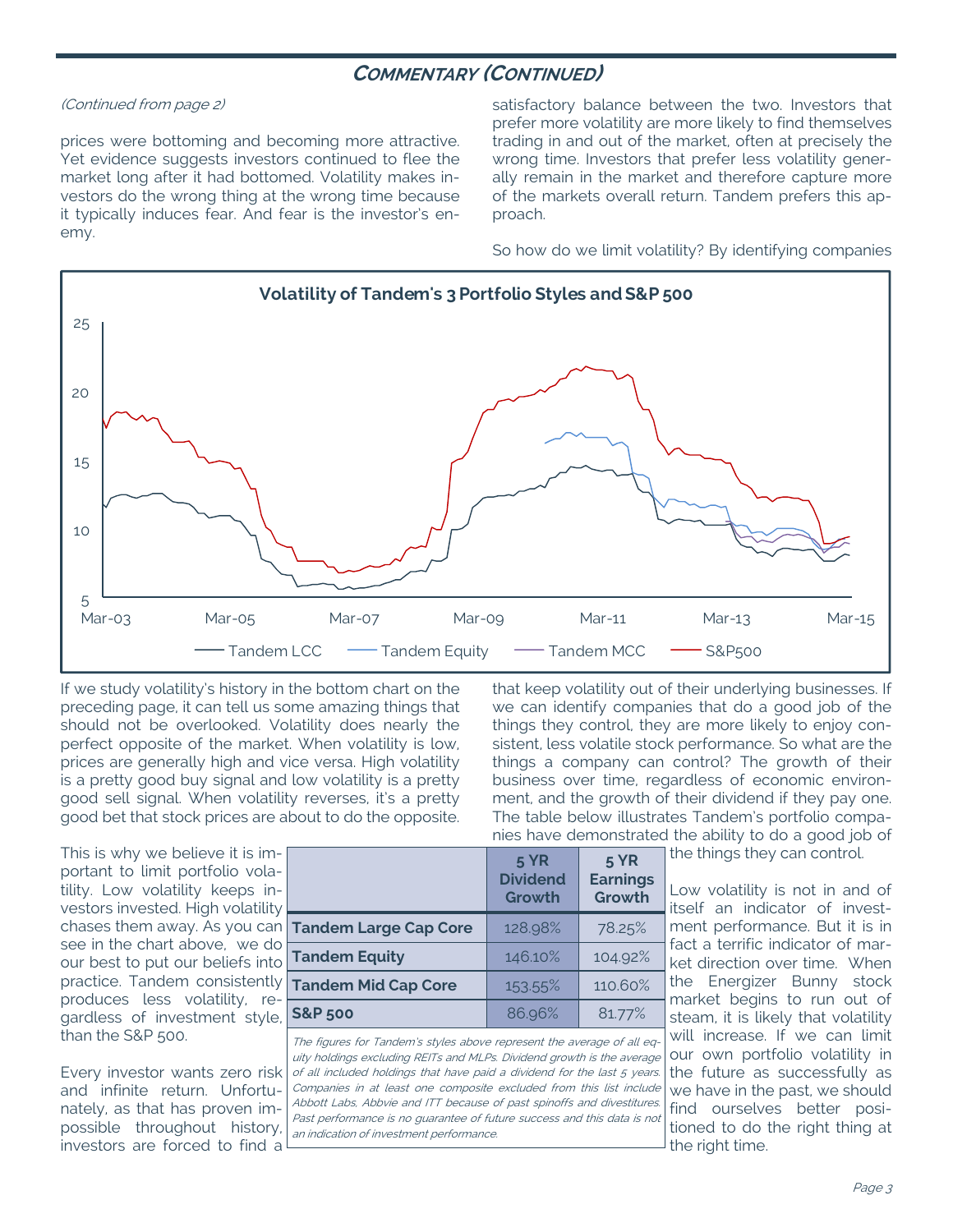## **MARKET COMMENTARY (CONTINUED)**

## (Continued from page 1)

## riod is by far the most modest.

While tepid economic growth continues to be a headwind, the steep decline in oil prices in the 2<sup>nd</sup> half of 2014 combined with the sharp rise in the dollar have resulted in dramatically lower earnings expectations for 2015. In fact, the decline in estimates from a year ago is as significant as we have seen in some time. One year ago, the S&P was projected to earn \$137.19 in 2015. Today that number has been lowered to \$118.36.

With earnings expectations for 2015 declining by nearly \$19 and 14% over the past year (see chart above), the



 $$137.19$   $$137.52$   $$136.07$ \$130.99 \$118.36 \$105 \$110 \$115 \$120 \$125 \$130 \$135 \$140 as of 3/31/2014 as of 6/30/2014 9/30/2014 12/31/2014 3/31/2015 as of as of as of **2015 S&P 500 Earnings Estimates Over Time**

*Source: Standard and Poors (www.standardandpoors.com)* 

always indicative of market tops. PEs rise because

prices rise faster than earnings or because earnings fall faster than prices. High PEs at market bottoms anticipate an earnings recovery. High PEs at market tops reflect unrealistic expectations of continued earnings growth. Only time will tell if the current PE is based upon realistic or unrealistic expectations.

As noted earlier, the reason for the present PE level is because earnings expectations are declining. Typically, prices will adjust over time to reflect the new reality. It remains to be seen if lowered earnings expectations are justified and merit a new reality or if companies will somehow surprise the market and exceed expectations.

## *Source: Standard and Poors (www.standardandpoors.com)*

market's valuation has become a bit stretched. Using the S&P's March 31<sup>st</sup> price, the PE (Price  $\div$  Earnings) would be 15.07 if the earnings estimate from a year ago where still in place. However, the new earnings estimate results in a PE of 17.47 (see chart directly above). While a PE of 17.47 is not outrageous, it is certainly approaching levels that might give investors pause.

A look at the chart to the right indicates that PEs have been rising steadily for the last  $3 \frac{1}{2}$  years. This means that prices have been rising faster than earnings, which is not a sustainable trend. It should be noted that the two previous

PE highs occurred at market bottoms in 2009 and 2002, after earnings had collapsed. So high PEs are not



*Source: Standard and Poors (www.standardandpoors.com)*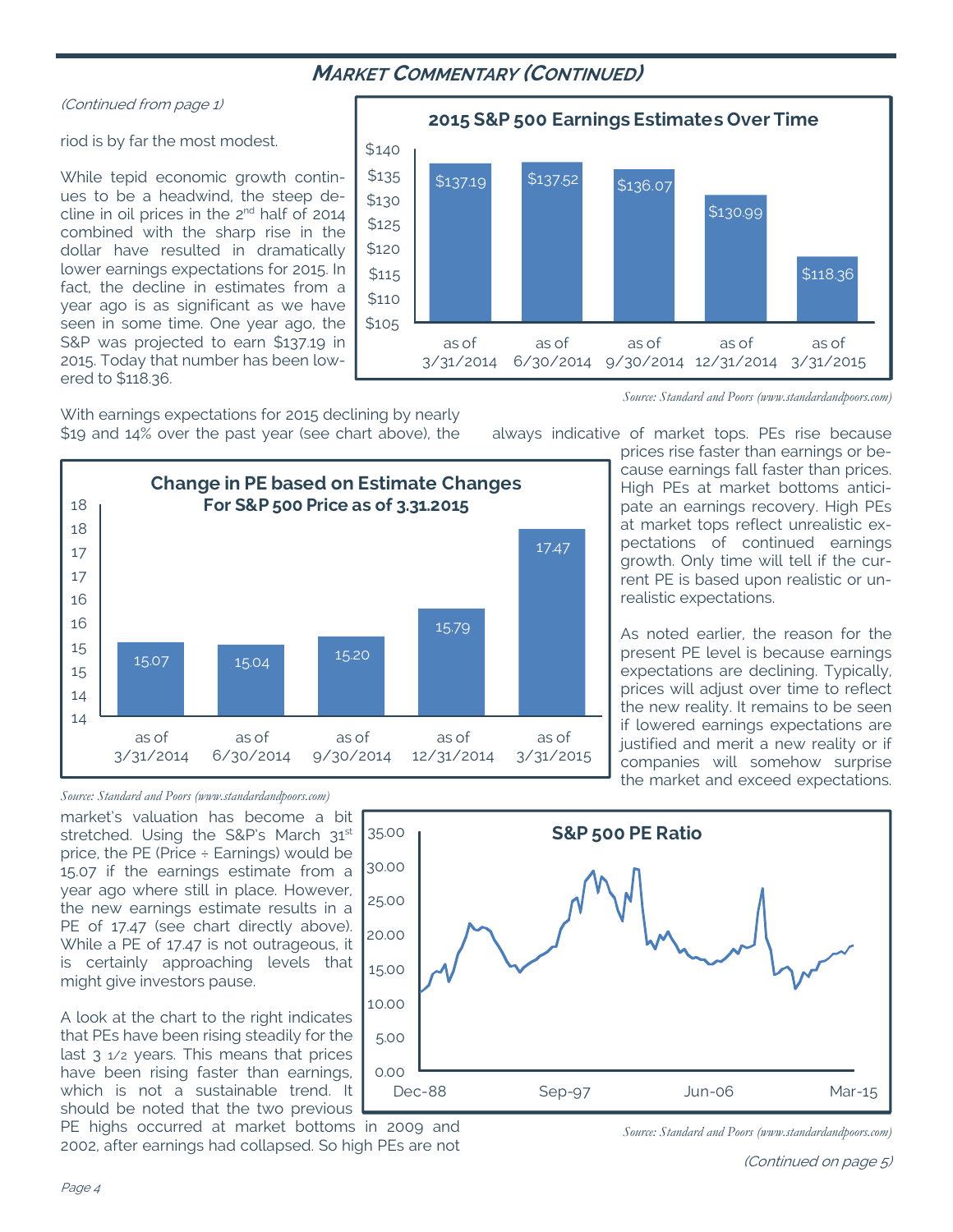## **MARKET COMMENTARY (CONTINUED)**

#### (Continued from page 4)

Prices will likely be volatile and stay within a range until the earnings picture becomes clearer.

In the short run, a stronger dollar and lower oil prices will have a negative impact on corporate earnings. The dollar will shrink the profits of companies that export goods and services around the globe. The decline in oil prices will have a similar effect on the profitability of all the companies that have benefitted from the U.S. oil production resurgence. For these reasons, 2015 earnings expectations have been revised 14% lower.

In the long run, however, a strong dollar and cheap oil should prove to be a positive for the U.S. economy. Both act almost as tax cuts for American consumers

and businesses. We pay less for imported goods and services and realize significant savings at the pump as well. As a result, savings, investment and expenditures all increase, resulting in economic growth. It just might take a few more quarters to realize these benefits.

The reason the dollar and oil have a negative impact in the short run is largely because of the magnitude of the moves. The chart on this page shows that in just 9 months the dollar has

appreciated more than 23% and oil has declined more than 54%. The size of these moves is without precedent. Currencies rarely move more than a few percentage points in a year. Commodities like oil tend to be more volatile, but rarely this volatile.

The severity of the moves has made it impossible for companies to weather the storm. As the volatility subsides, managing lower oil and a stronger dollar will become easier to do. And the benefits will begin accruing to the rest of us.

So the question for the market then becomes what of earnings. If the dollar and oil stabilize, or if the dollar weakens a bit and/or oil rises a bit, earnings expectations should rise as well. And if expectations rise, suddenly the market's valuation is less extended. Unless, of course, prices keep rising faster than earnings, and then valuations will continue to be stretched.

Uncertainty about the future is something investors always confront. It's why bulls and bears coexist and why the market's direction is never obvious. Yet the level of uncertainty we presently face is a bit different. There are influences present that are new. We are not used to seeing currencies, commodities and even interest rates make moves as dramatic as have been occurring in recent months. To read more about these extreme moves, please read Billy Little's latest Observations column from April 1<sup>st</sup>. You may find it on our website at www.tandemadvisors.com under the News & Commentary heading.

Because there exists a more extreme array of sentiments than we would normally expect to find in the market, it would be reasonable to assume that the bull vs. bear tug of war we saw in the  $1<sup>st</sup>$  quarter will continue for awhile. However, the overriding influence remains the Federal Reserve.



*Source: Baseline by Thomson Reuters* 

Please pardon the editorializing, but it is becoming quite apparent that the Federal Reserve is more concerned with how the stock market reacts to its policies than how the economy does. For some time it has been conjectured that the Federal Reserve would finally begin to raise interest rates in 2015, perhaps as early as their June meeting. Now that earnings expectations have taken a hit, some on the Fed have stated publically that rate hikes can wait.

The current level of Fed meddling can sustain stock price increases regardless of earnings expectations and other fundamentals. If investors come to believe, as many have, that the Fed will not take any action that causes stock prices to fall, then they will continue to buy stocks and drive prices higher. If we get the earnings improvement that might result from lower oil and a stronger dollar, well that's just icing on the cake. We may just be in for a  $7<sup>th</sup>$  consecutive up year. We will continue to enjoy it cautiously.